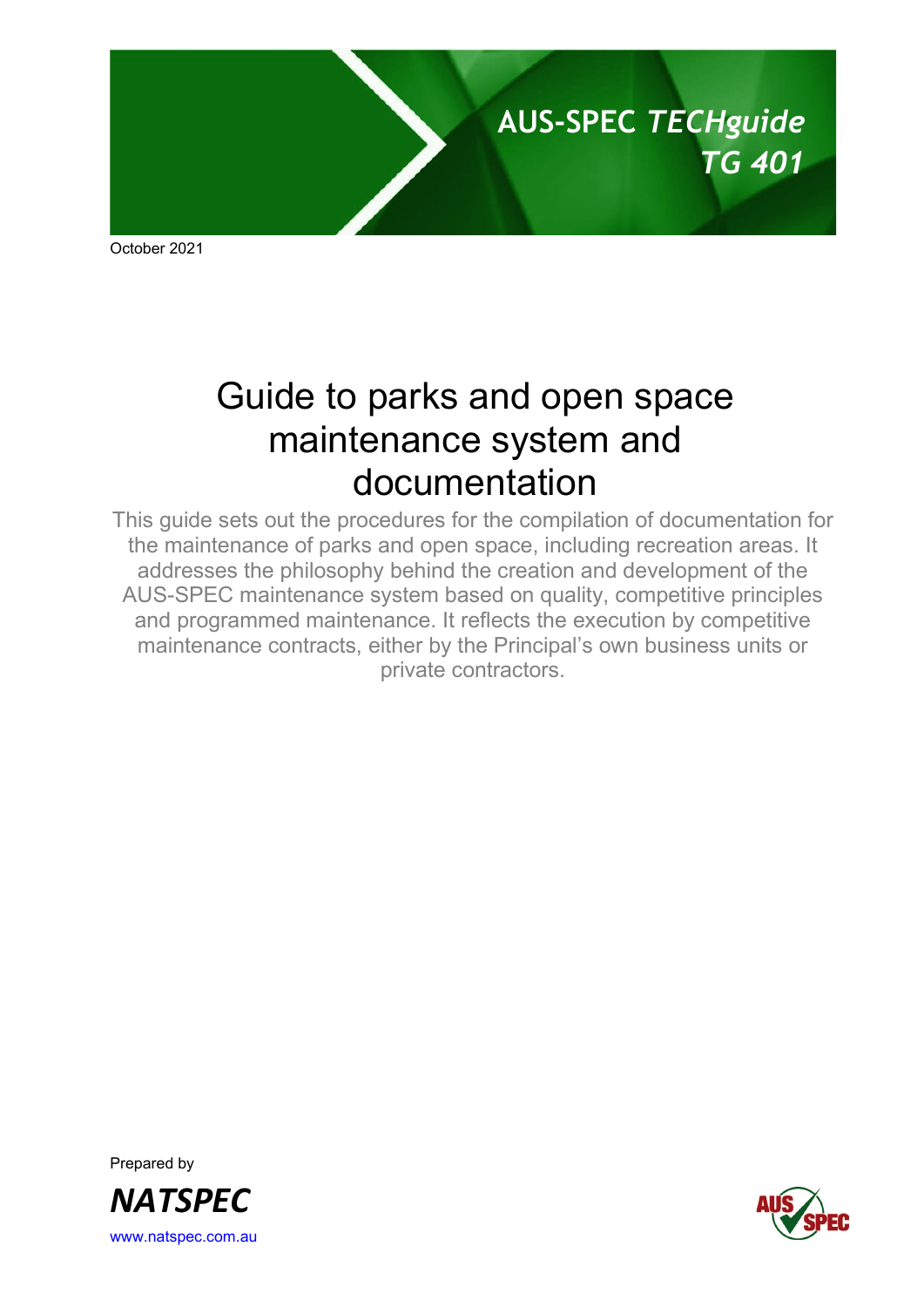## **AUS-SPEC TECHguide**

# **CONTENTS**

|                | 11  |  |  |  |
|----------------|-----|--|--|--|
| $\overline{2}$ |     |  |  |  |
|                | 2.1 |  |  |  |
|                | 2.2 |  |  |  |
|                | 2.3 |  |  |  |
| 3              |     |  |  |  |
|                | 3.2 |  |  |  |
|                | 3.3 |  |  |  |
|                | 3.4 |  |  |  |
|                | 3.5 |  |  |  |
| 4              |     |  |  |  |
|                | 4.1 |  |  |  |
|                | 4.2 |  |  |  |
|                | 4.3 |  |  |  |
|                | 4.4 |  |  |  |
| 5              |     |  |  |  |
|                | 5.1 |  |  |  |
|                | 5.2 |  |  |  |
|                | 5.3 |  |  |  |
|                | 5.4 |  |  |  |
|                | 5.5 |  |  |  |
|                | 5.6 |  |  |  |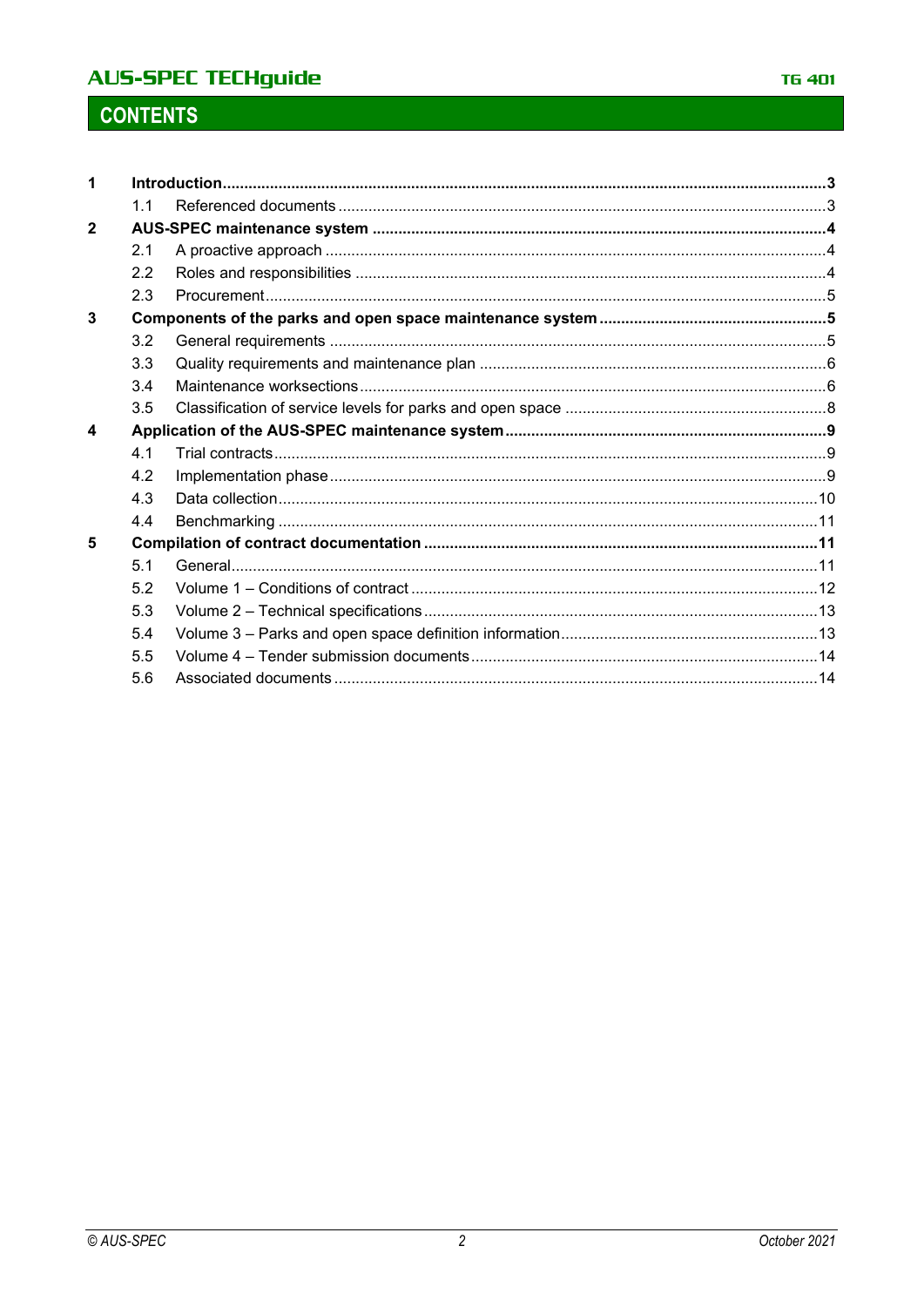### **1 INTRODUCTION**

This TECHguide describes the philosophy and components of the AUS-SPEC maintenance system and sets out the contract documentation procedure for parks and open space maintenance contracts. Parks and open space include all parks, gardens, reserves and other parcels of land owned and or managed by Council, which are accessible to the public and are designated for open space purposes. These include spaces provided for passive, active, formal and informal recreation as well as for conservation purposes and associated vegetation, pathways, pavements, enclosures, equipment, structures and services. Buildings, including public toilets, are covered by AUS-SPEC Buildings and facilities maintenance system and road reserves are covered by the AUS-SPEC road reserve maintenance system.

The AUS-SPEC maintenance system is based on quality management, competitive principles and programmed maintenance. It reflects the move from predominantly direct control, responsive maintenance and operations to the proactive approach outlined in the National Sustainability Frameworks for Asset Management for Local Government and developed in the Asset Management Basics (AMB), *International Infrastructure Management Manual* (IIMM) and the *International Infrastructure Financial Management Manual* (IIFMM) Operations studies previously carried out by State and Local Government form the foundation of AUS-SPEC documents. See NATSPEC GEN 017 for guidance on using AUS-SPEC for asset management. IPWEA Practice Note 10.1 provides more information on asset inventories, condition and performance assessment of park assets and IPWEA Practice Note 10.2 provides more information on preparing asset management plans.

The system allows asset owners to balance the level of service provided with their maintenance and operations budget, and prepare documentation for in-house and/or private maintenance contracts. It includes records of asset inspections, defects, programmed and prioritised works and monthly works completed reports. These records and reports improve the maintenance history and the asset inventory. They also provide a defence against possible litigation.

AUS-SPEC provides a professional and best practice approach to responsibly maintaining the community's assets within the budgetary constraints of the owner of the asset.

#### **1.1 Referenced documents**

The following documents are incorporated into this TECHguide by reference:

#### **TECHguides**

*AUS-SPEC TG 102 Guidelines for Principals – Standard contracts*

*AUS-SPEC TG 103 Guidelines for Principals – Period supply and service contracts*

*AUS-SPEC TG 402 Guide to adapting asset delivery documentation to parks and open space maintenance*

#### **Worksections**

*0122 Information for tenderers*

*0123 Conditions of tendering*

*0124 Tender submission documents*

*0147 Conditions of contract*

*1401 General requirements – parks and open space (Maintenance)*

*1402 Maintenance schedules – parks and open space* 

*1403 Parks and open space maintenance plan (PMP)*

*1404 Annexures to parks and open space maintenance plan (PMP)*

#### **Standards**

AS 2124-1992 General conditions of contract

AS 4000-1997 General conditions of contract

AS/NZS ISO 9001:2016 Quality management systems – Requirements

NCW4-2019 General conditions of contract for construction

NPWC3-1981 National Public Works Contract - General conditions of contract

#### **Other publications**

*Australian Accounting Standards Boards*

AASB 116 2021 Property, plant and equipment

*IPWEA*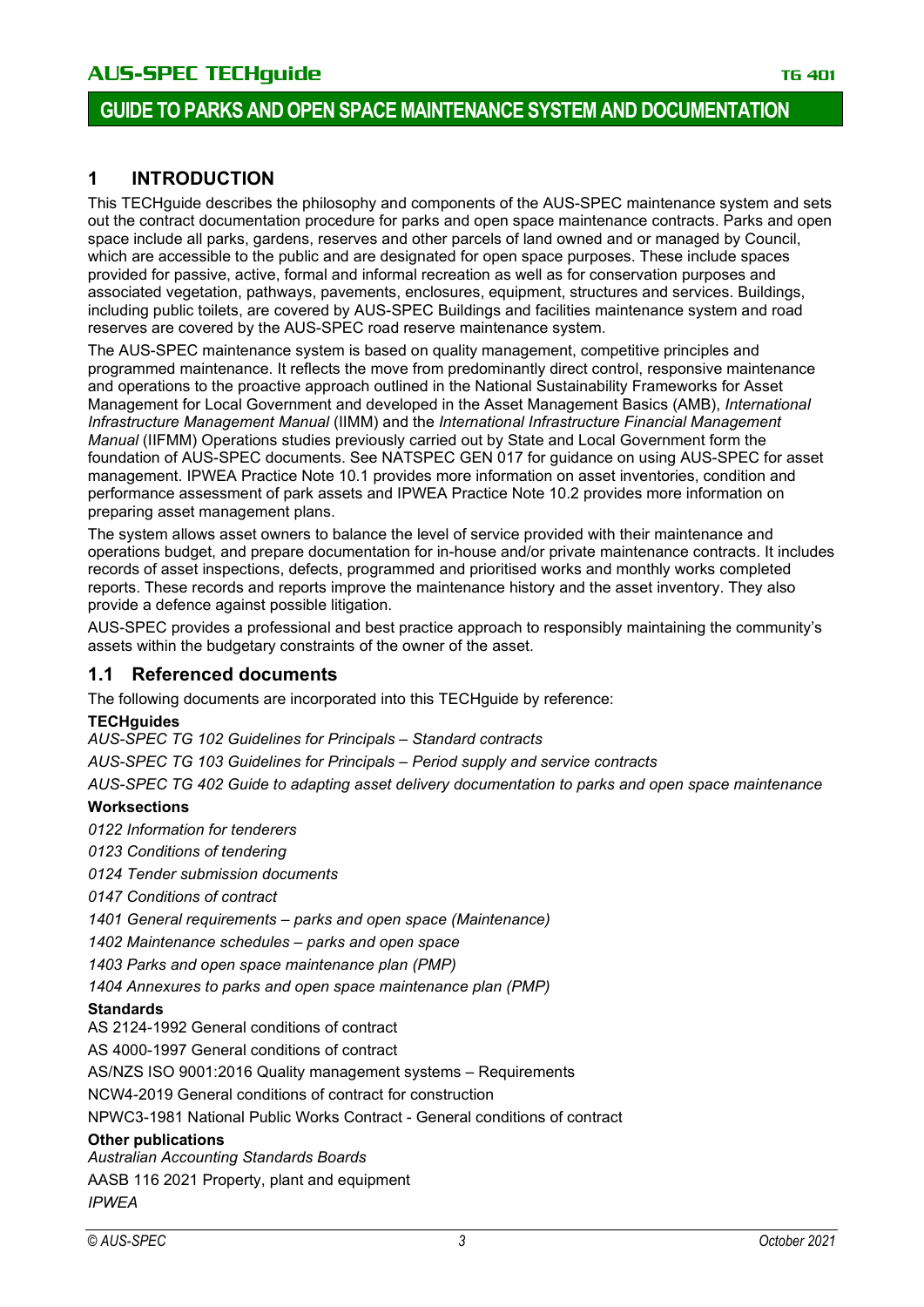AMB-2018 Asset Management Basics – Applying Infrastructure Asset Management Principles IIFMM-2020 Infrastructure Financial Management Manual

IIMM-2020 International Infrastructure Management Manual.  $6<sup>th</sup>$  edition.

Practice Note 10.1-2014 Parks management: Inventories, Condition and Performance Grading *NATSPEC*

NATSPEC GEN 017 Using AUS-SPEC for asset management

NATSPEC GEN 018 Using AUS-SPEC for asset maintenance

### **2 AUS-SPEC MAINTENANCE SYSTEM**

### **2.1 A proactive approach**

#### **Maintenance and operations**

The main objective of a maintenance strategy is the maintenance of assets at an appropriate level of service and structural integrity at the lowest possible cost to the asset owner and users. Maintenance aims to preserve an asset, not upgrade it, and includes regular checking, repairs and minor improvements to remove the cause of any defects and avoid excessive repetition of maintenance effort. Regular maintenance is less costly than reconstruction, which becomes necessary if maintenance is neglected.

The AUS-SPEC parks and open space maintenance system conforms to a quality management model with the following characteristics:

- A systematic approach: Each project is broken into a number of defined activities.
- Inspection and test plans: Provided for each activity to allow systematic and progressive verification of conformance with requirements.
- Simple clear checklists: For in-the-field recording, as evidence of conformance with requirements.
- Hold Points: Assigned to critical aspects of the work.
- Conformance: Designed to encourage the service provider to identify and correct process faults and thereby assure the purchaser of good quality and productivity.

The AUS-SPEC maintenance system includes parks and open space, buildings and facilities, and road reserves. See NATSPEC GEN 018.

#### **Capital renewals and replacement**

Renewal is major work which does not increase the asset's design capacity but restores, rehabilitates, replaces or renews an existing asset to its original capacity. For asset renewal and rehabilitation for parks, use the NATSPEC *Landscape* package and a combination of AUS-SPEC Construction and Maintenance worksections.

### **2.2 Roles and responsibilities**

#### **Principal's roles and responsibilities**

Under the AUS-SPEC parks and open space maintenance system, the Principal/Asset owner/Council:

- Classifies each park and open space area to define the level of service aligned to the Asset Management Plan and strategy.
- Determines the likely maintenance activities and documents the performance requirements and standards.
- Assesses the quality capability of the Contractor/Service provider.

#### **Contractor's roles and responsibilities**

Under the AUS-SPEC parks and open space maintenance system, the Contractor/Service provider:

- Controls the processes and methods, verifies conformance and provides only quality products and services.
- Inspects the maintenance sites regularly, records and reports on performance parameters such as distress to be rectified (e.g. footpath trip), or the need for remedial action (e.g. impeded open drain or long grass on footpath).
- Prepares and implements the maintenance work program.
- Repairs defects which have reached the documented recording level within a defined period.
- Verifies conformance to the documented performance standard.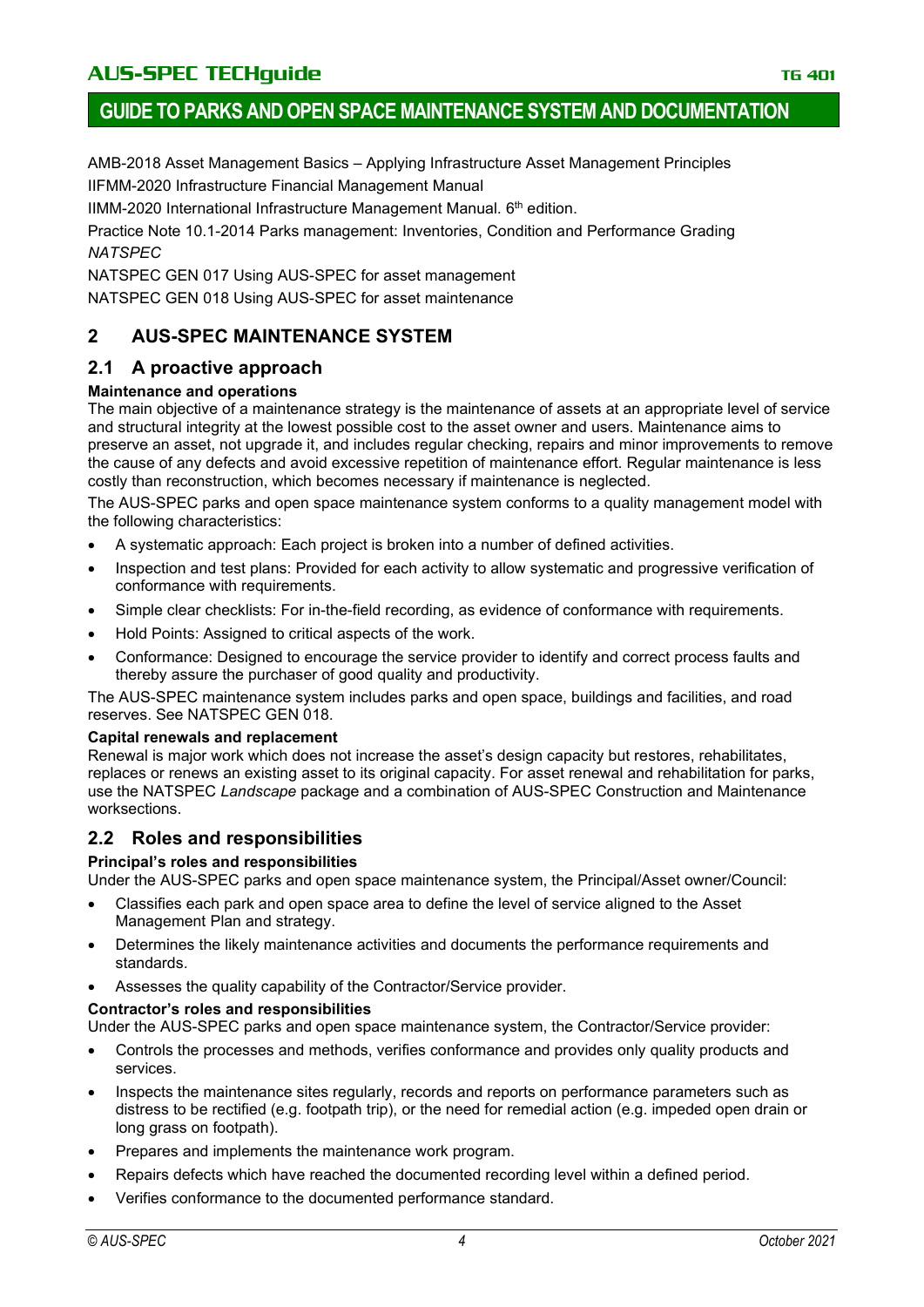### **GUIDE TO PARKS AND OPEN SPACE MAINTENANCE SYSTEM AND DOCUMENTATION**

• Provides the Principal with data on the condition of the parks and open space under contract to facilitate the currency of condition records. This data is the basis of the Contractor's claim for payment.

#### **Superintendent's roles and responsibilities**

Under the AUS-SPEC maintenance system, the Superintendent:

- Audits the maintenance system, methods and end product during the course of the Contract.
- Releases Hold points.

#### **2.3 Procurement**

Maintenance may be procured in the following ways:

- Outsourced to private contractors by competitive tender.
- In-house service agreements, e.g. Council's own business units.
- A combination of in-house service agreements and external contracts.

The AUS-SPEC system is adaptable for use with any of these procurement methods. AUS-SPEC parks and open space maintenance worksections cover routine, periodic and urgent maintenance for parks and open space. AUS-SPEC design and construction worksections can be incorporated into the documentation for projects requiring rehabilitation.

### **3 COMPONENTS OF THE PARKS AND OPEN SPACE MAINTENANCE SYSTEM**

#### **Parks and open space maintenance system**

The main components of the AUS-SPEC maintenance system are a series of *Templates* which can be edited to suit a particular project and reflect the asset maintenance management policy of the asset owner. These *Templates* include:

- General requirements.
- Contract schedules.
- Quality requirements/Maintenance plan.
- Maintenance worksections.

#### **3.2 General requirements**

#### **Parks and open space (maintenance)**

The *1401 General requirements – parks and open space (maintenance)* worksection is applicable to the general requirements of the Principal/Council for parks and open space maintenance contracts. It includes plan requirements, contract period, work by others, environmental plan requirements, safety statement, emergency response, accidents and damage and measurement and payment. Edit this *Template* to create a master document for use on all Council parks and open space maintenance contracts. Include project specification information in the Parks and open space Maintenance Plan (PMP), Activity specifications and the contract schedules, as appropriate.

#### **Contract schedules**

*1402 Maintenance schedules – parks and open space* spreadsheet includes worksheets as follows:

- Instructions of using maintenance worksheets.
- Maintenance schedule rehabilitation work.
- Maintenance schedule Major work.
- Maintenance schedule Minor work.
- Parks and open spaces data sheets.
- Activity frequency schedule.
- Schedule of lump sum components.
- Bill of quantities.
- Daywork rates schedule for plant and equipment.
- Daywork rates schedule for labour.

AUS-SPEC requires the various maintenance activities for each open space to be performed to documented frequencies. The frequency of horticultural activities will be based on seasonal frequencies considering the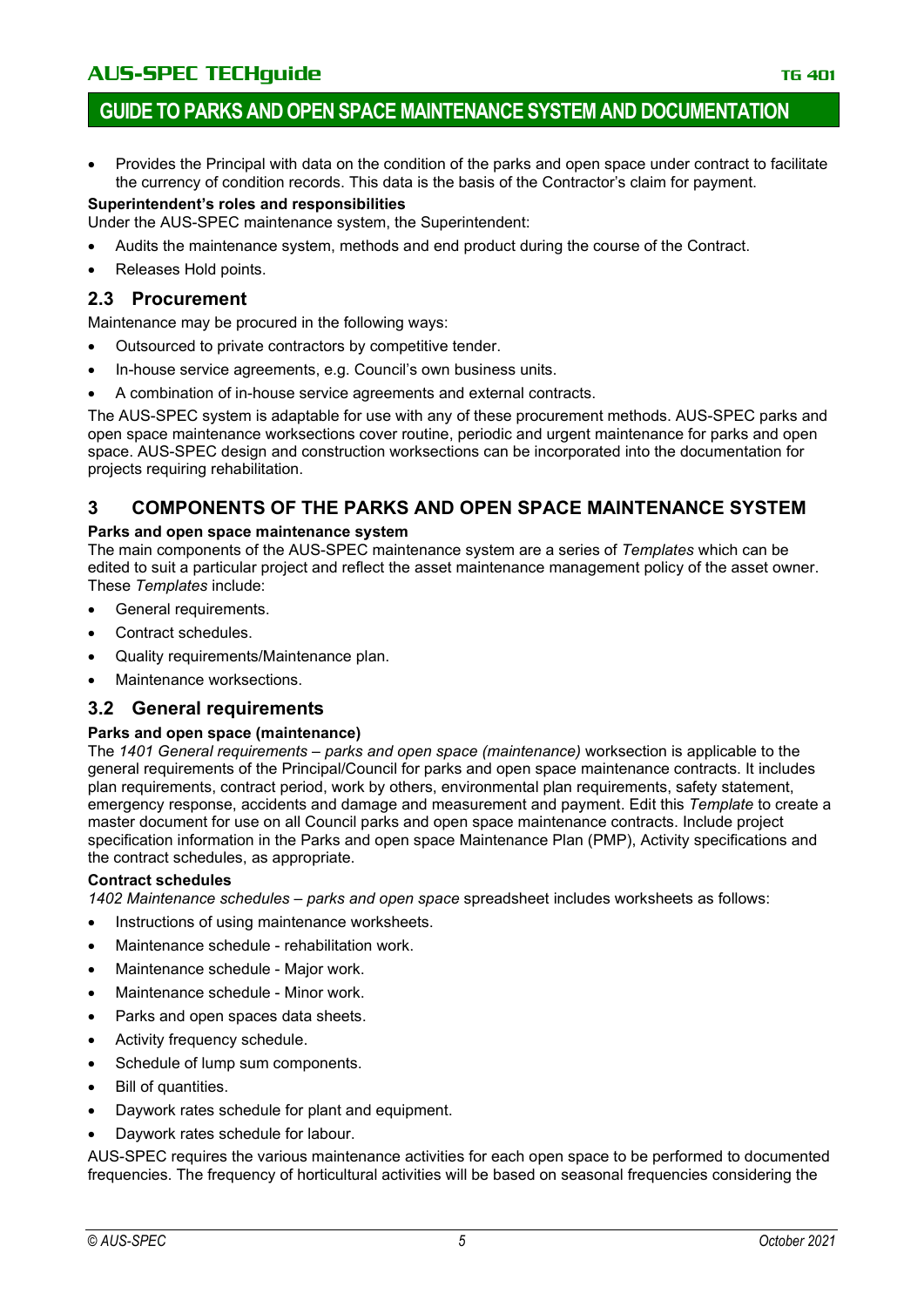### **GUIDE TO PARKS AND OPEN SPACE MAINTENANCE SYSTEM AND DOCUMENTATION**

rate of growth of various features, whereas the built items require cyclic frequencies of inspection and/or maintenance. Cleaning activities are performed on regular frequencies.

#### **3.3 Quality requirements and maintenance plan**

#### **Parks and open space Maintenance Plan (PMP)**

The Parks and open space Maintenance Plan (PMP), required under the *1401 General requirements – parks and open space (Maintenance)* worksection, is necessary, whether the Works will be performed by in-house employees or private contractors. The PMP outlines the procedures in place to make sure that the materials and processes conform or will lead to performance conforming to the documented requirements. It provides the Principal with information regarding day to day execution of the maintenance works and the ways in which the Contractor/Service provider will record and report information to the Superintendent.

The *1403 Parks and open space maintenance plan (PMP)* worksection is based on the structure of a Quality manual and Quality plan, however the simplified format does not require third party verification or extensive documentation by the Contractor/Service provider. The PMP is prepared by the Principal and completed with input from the Contractor/Service provider.

The asset owner should review the PMP regularly, following changes to the organisational objectives, asset requirements, regulation/ legislation, community views, etc.

#### **PMP Structure**

The PMP is divided into two parts to allow a Tenderer, in the case of an external contract, to submit a conforming PMP with minimum documentation at the time of tender. Additional information is added to the PMP by the successful Tenderer during the course of the project. The parts are as follows:

- **PMP Part 1** is a description of the broad scope of the contract management requirements and includes the Activity Specifications. The Principal edits the AUS-SPEC PMP *Template* to suit the particular contract and includes it as a proforma document in the Request for Tender (if a Request for Tender is being sought). Each Tenderer is required to supply details in the proforma document. Before letting the contract, the Principal may negotiate adjustments to the proposals or details provided by the Tenderer.
- **PMP Part 2** comprises additional information for completion by the Contractor and submission to the Superintendent during the contract establishment period. PMP Part 2 is supplied to inform the Tenderer of the method and extent of the reporting procedures required under the terms of the contract and is not for submission with the tender documents. PMP Part 2 is developed within the establishment period as part of executing the contract and requires the Superintendent's approval. PMP Part 2 includes information on:
	- . Maintenance procedures: Includes maintenance records, safety statement, environmental management plan, emergency response, training and non-conformance management.
	- . Maintenance planning: Includes monitoring performance/service level, inspections, Superintendent's surveillance, work plan, recording of defects (Lump Sum or Daywork), work program and reporting.

#### **Maintenance management forms**

The *1404 Annexures to parks and open space maintenance plan (PMP)* worksection provides a series of forms to control the process of management and payment of work including:

- Contractor's safety statement.
- Defect Notice.
- Contractor's Work Order/Work Variation sheet.
- Work completed report.
- Contractor's annual program of inspection and activities. This is based on the **Activity frequency schedule** in *1402 Maintenance schedules – parks and open space*.
- Damage report and repair forms.

#### **3.4 Maintenance worksections**

#### **Activity specifications**

Routine maintenance comprises many small activities, often preventative in nature, that cannot be planned, and quality tested in the same way as construction activities. By necessity, maintenance requirements need to be specified in the form of performance standards and work methods.

Activity specification *Templates* are available for each of the various activities involved in the maintenance and operations of parks and open space. Each activity has a unique classification number within the national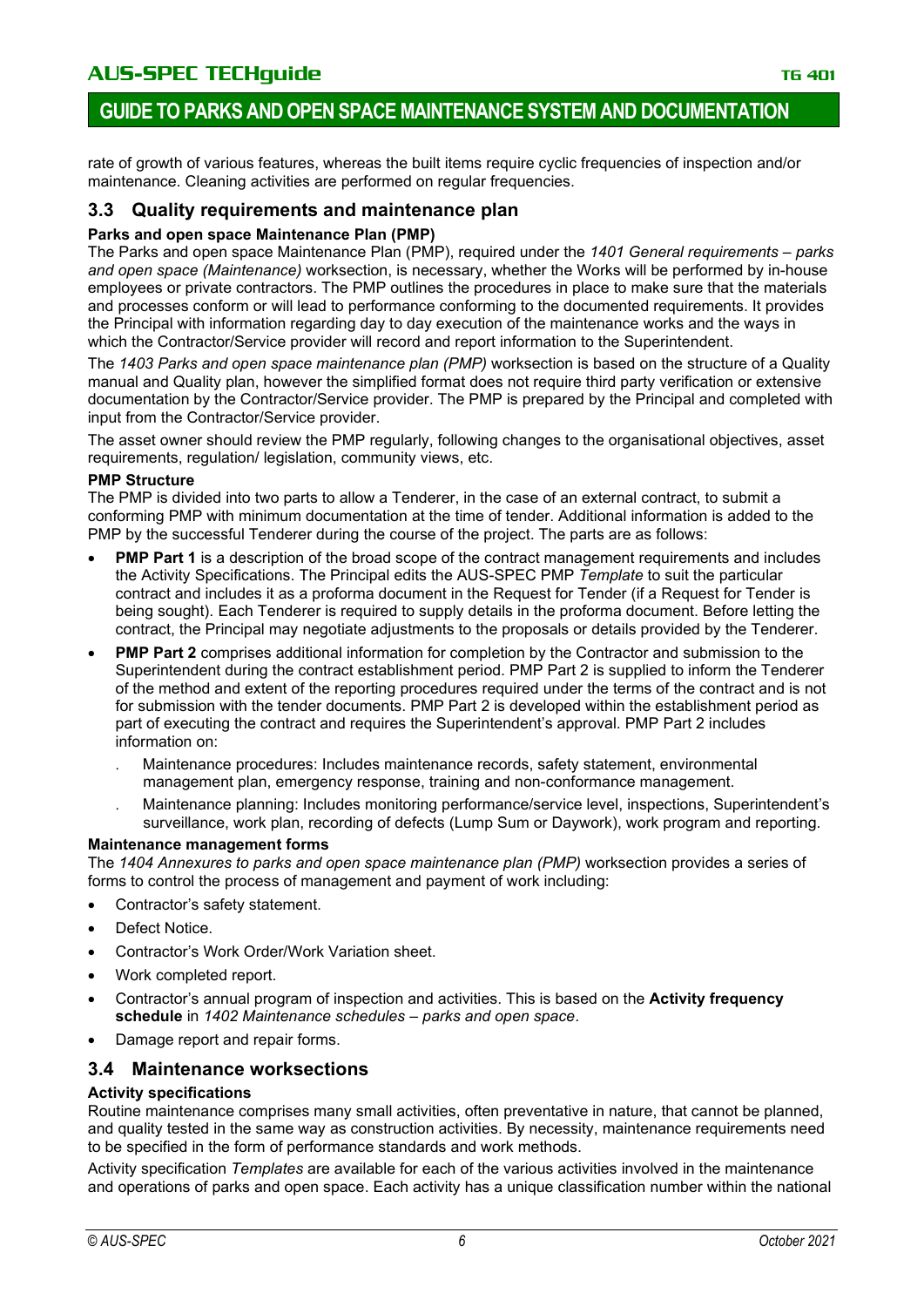### AU**S-SPEC TECHguide** The Contract of the Contract of the Contract of the Contract of the Contract of the Contract of the Contract of the Contract of the Contract of the Contract of the Contract of the Contract of the Contr

### **GUIDE TO PARKS AND OPEN SPACE MAINTENANCE SYSTEM AND DOCUMENTATION**

worksection classification system as well as a unique 3 letter code, suitable for timesheets and checklists. Council may use both or either code. Activities are grouped according to the asset type and activity type.

#### **List of Activity specifications for maintenance and operations of parks and open space**

| <b>ACTIVITY SPECIFICATION</b>                           | <b>ACTIVITY CODE</b> | <b>METHOD OF PAYMENT</b><br>LS - Lump Sum<br><b>DW</b> - Daywork |
|---------------------------------------------------------|----------------------|------------------------------------------------------------------|
| <b>Horticultural</b>                                    |                      |                                                                  |
| 1415 Weed control                                       | <b>HWC</b>           | LS                                                               |
| 1416 Planting of annuals and trees                      | <b>HAT</b>           | LS                                                               |
| 1417 Care of trees and shrubs                           | <b>HCT</b>           | LS                                                               |
| 1418 Gardens                                            | <b>HGM</b>           | LS                                                               |
| 1419 Care of grass and turf                             | <b>HGT</b>           | LS                                                               |
| 1420 Grass mowing                                       | <b>HMO</b>           | LS                                                               |
| 1421 Native bushland                                    | <b>HNB</b>           | LS                                                               |
| 1422 Dunal areas                                        | <b>HSD</b>           | LS                                                               |
| 1423 Pest control                                       | <b>HPC</b>           | LS                                                               |
| Pathways                                                |                      |                                                                  |
| 1431 Footpath paving repairs                            | PFP                  | LS                                                               |
| 1432 Gravel footpath repairs                            | <b>PGF</b>           | LS                                                               |
| 1433 Footpath and kerb ramp repairs                     | <b>PFR</b>           | LS                                                               |
| 1434 Fire access and fire trail repairs                 | <b>FFT</b>           | LS                                                               |
| <b>Pavements</b>                                        |                      |                                                                  |
| 1441 Bituminous surfacing repairs                       | PBS                  | LS                                                               |
| 1442 Boat ramps                                         | <b>PRP</b>           | LS                                                               |
| <b>Enclosures</b>                                       |                      |                                                                  |
| 1461 Swimming enclosures                                | <b>ESW</b>           | LS                                                               |
| 1462 Boundary fence repair                              | EBF                  | LS                                                               |
| <b>Equipment</b>                                        |                      |                                                                  |
| 1471 Barbecues                                          | EBC                  | LS                                                               |
| 1472 Drinking fountains                                 | <b>EDF</b>           | LS                                                               |
| 1473 Barriers                                           | <b>EFH</b>           | LS                                                               |
| 1474 Lighting                                           | <b>ELI</b>           | LS                                                               |
| 1475 Playground equipment                               | <b>EPE</b>           | LS                                                               |
| 1476 Park furniture                                     | <b>EPF</b>           | LS                                                               |
| 1477 Sportsground facilities                            | ESG                  | LS                                                               |
| 1478 Public art                                         | <b>EPA</b>           | LS                                                               |
| <b>Operation - open spaces</b>                          |                      |                                                                  |
| 1481 Accident repairs (Recoverable)                     | OAC                  | LS                                                               |
| 1482 Accident repairs (Non-recoverable)                 | OAN                  | LS                                                               |
| 1483 Emergency call out                                 | <b>OEO</b>           | LS                                                               |
| 1484 Storm damage response                              | <b>OSR</b>           | LS                                                               |
| Operation - cleaning and waste management               | <b>OSC</b>           | LS                                                               |
| 1491 Open space litter collection                       | <b>OSG</b>           | <b>DW</b>                                                        |
| 1492 Open space graffiti removal<br>1493 Beach cleaning | OBC                  |                                                                  |
|                                                         |                      | LS                                                               |
| <b>Structure</b>                                        |                      |                                                                  |
| 1701 Wharves and decks maintenance                      | <b>BWD</b>           | LS                                                               |
| <b>Water supply</b>                                     |                      |                                                                  |
| 1841 Water supply - irrigation systems                  | <b>BIS</b>           | LS                                                               |
| Water cycle management                                  |                      |                                                                  |
| 1851 Clear open space drains                            | COD                  | LS                                                               |
| 1852 Clear open space drainage culverts                 | CDC                  | LS                                                               |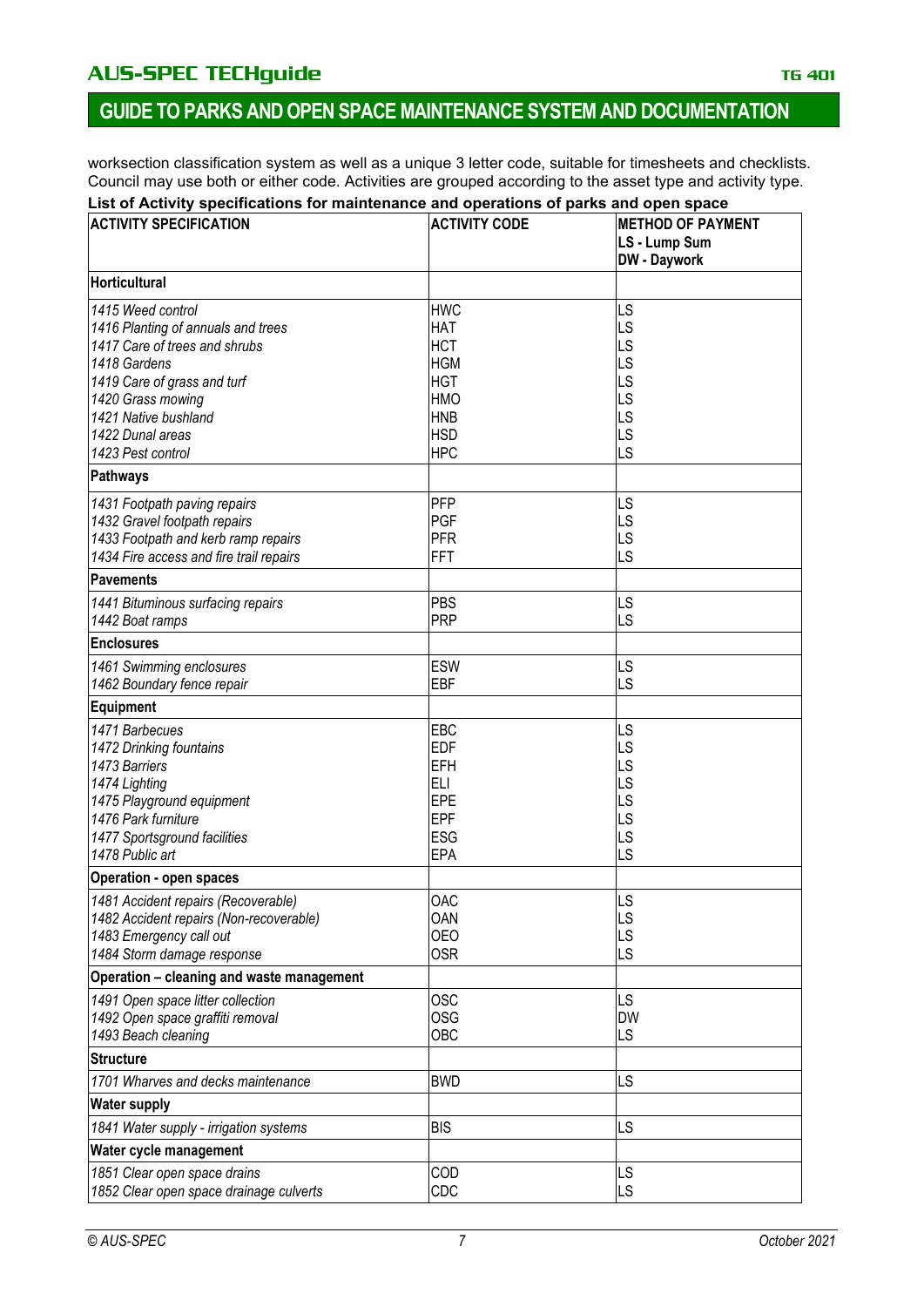### **GUIDE TO PARKS AND OPEN SPACE MAINTENANCE SYSTEM AND DOCUMENTATION**

The Activity specification worksections follow a consistent format and can be edited to suit particular project and Principal requirements. For an external contract, the Activity specifications are provided to Tenderers by the Principal and form part of the PMP. They provide basic information on the maintenance activities which are anticipated to make up the Works. The National Classification list can be used as a checklist for deciding which, if any, activities will be tendered.

Principals may advise Tenderers that variations to Activity specifications (excepting performance criteria and standards) will be considered at the tender stage and, under certain circumstances, during the contract to allow for improvements and innovation.

Activity specifications include the following information:

- **Referenced documents**: A list of referenced documents and standards applicable to the activity. As AUS-SPEC provides an update service, these documents are up-to-date with current standards and regulations at the time of each annual update.
- **Activity definition**: What work is included?
- **Performance distress and defects**: What do we look for?
- **Performance criteria**: Why do we do it?
- **Performance standards**: What is required?
- **Method of payment:** Lump Sum or Daywork item.
- **Reporting unit**: Maintenance management system reporting unit for data collection.
- **Work Method requirements**: A statement of the Contractor's, undertaking to provide quality. This is provided to the Tenderer and may be amended by the successful Tenderer following negotiation with the Principal.
- **Checklist**: For programmed work items for completion by Contractor in the field.
- **Test requirements:** Default test requirements for Principal (if applicable).
- **Special requirements**: Principal requirements additional to the Work method statement (if applicable, e.g. material source).
- **Nominated hold points**: Nominated by the Principal (if applicable).
- **Performance/Service levels:** In the event of the activities not being performed to the required frequencies, the performance requirements for each open space classification, including:
	- Recording level: A state of distress or need for remedial action (e.g. long grass) exceeding a defined threshold to prompt action.
	- . Response time: The time that determines the speed of response to the recording level appropriate to the location.
	- . Compulsory intervention level: The level that specifies at what threshold immediate action is required.

### **3.5 Classification of service levels for parks and open space**

#### **General**

Not all parks and open spaces require the same frequency of maintenance or performance requirements for the same activities. Classifying each open space, park and recreation area into categories allows Council the flexibility to manage their assets by assigning different levels of service to different categories.

#### **AUS-SPEC classification categories**

In the absence of a uniform national classification for open spaces, AUS-SPEC activity specifications refer to default maintenance classification categories, but Councils may edit the documents using other criteria and/or terminology, e.g. 1, 2, 3, 4 etc. or A, B, C, D.

AUS-SPEC adopts the following user catchment hierarchy of classification categories in order of increasing significance:

- Playlots/pocket parks: Small open space areas which provide unrestricted space to service the immediate neighbourhood. They have a target user age group of 0 to 9 years and are generally positioned within a 300 to 500 metre radius of every home. They generally provide items of play equipment and park furniture.
- Local parks: Areas of local significance which provide space for informal, non-competitive, recreation and relaxation for local residents. These respond strongly to local resident needs and are suited to specific purpose trips, e.g. Playground usage. They are approximately 1 hectare in size.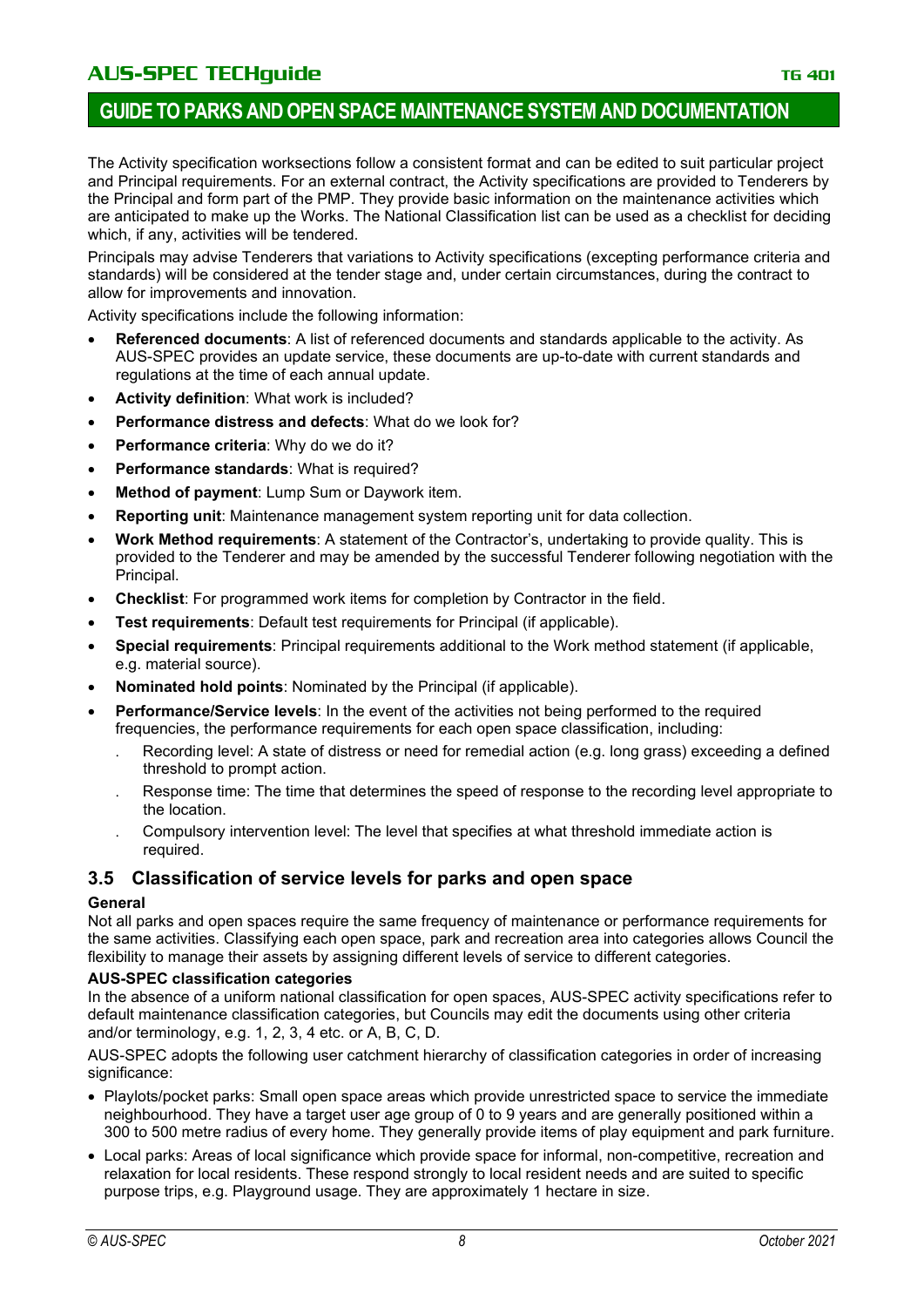### **GUIDE TO PARKS AND OPEN SPACE MAINTENANCE SYSTEM AND DOCUMENTATION**

- District parks: Areas for informal recreation which may also include formal playing fields for competitive sport. They attract and support longer duration visits than local parks. They cater for family or group outings and are generally equipped with barbecue and picnic facilities and children's play equipment which is more sophisticated than that provided in pocket or local parks. They also sometimes include other facilities such as fitness tracks and carparking. They are approximately 3 hectares in size and within 2 kilometres of most households.
- Linear parks/linkages: Linkages between other parks and public access facilities and which often link nodes or smaller open space areas or provide extensive linkages along areas such as foreshore or creeks. These open space areas often contain off-road walking and cycle tracks and create excellent habitat corridors for the wildlife of the area.
- Regional parks/recreation areas: Large expansive open space areas, with a mix of natural heritage areas and developed landscaped settings. These parks have the scope to attract visitors from all parts of the town or metropolitan area and the visitor will often spend more than several hours enjoying the experiences of the park.
- Outdoor sporting areas/sports grounds: Open space areas which cater for structured competitive sport within the set dimensions required by the respective sporting code. They can be a component of other parkland areas and are often contained within district parks. Carparking and associated amenity facilities are generally provided

#### **Excluded activities**

Maintenance of the following specialist activity components of parks and recreation areas have been excluded from AUS-SPEC as the execution of these activities varies according to each Council's approach and method of operation:

- Turf cricket wickets.
- Bowling greens.
- Golf courses.
- Olympic swimming pools/aquatic centres.

### **4 APPLICATION OF THE AUS-SPEC MAINTENANCE SYSTEM**

#### **4.1 Trial contracts**

It is recommended that Principals embarking on the development of the competitive provision of parks open space maintenance, appoint a project manager to first apply the AUS-SPEC maintenance system to trial maintenance contracts using in-house staff for the following reasons:

- To determine the correct level of effort and investment required to meet the requirements built into the PMP.
- To allow staff to learn the maintenance process and become familiar with a competitive contract environment.
- To progressively collate key open space asset information necessary to quantify typical maintenance resource requirements.
- To test the quality of the ongoing asset management data produced by the PMP.
- To quantify realistic budget allocations to the components of maintenance activity in the network so that budgetary control will persist with the advent of a contractual rather than resource driven programme.

#### **4.2 Implementation phase**

#### **Present AUS-SPEC maintenance system to the Principal's works group or business unit**

Explain the process and documentation and form committees to review the Activity specifications and the *1401 General requirements – parks and open space (Maintenance)* worksection*,* for local application.

The Principal needs to review the AUS-SPEC documentation and adjust definitions, performance criteria and method of payment to suit circumstances. For example, during implementation, the Principal may adopt a greater number of activities for Daywork rates payment rather than Lump Sum payment due to a lack of historical data on both inventory and previous expenditure patterns.

#### **List the implementation tasks**

Define the tasks and timescale for implementation and the required resources including: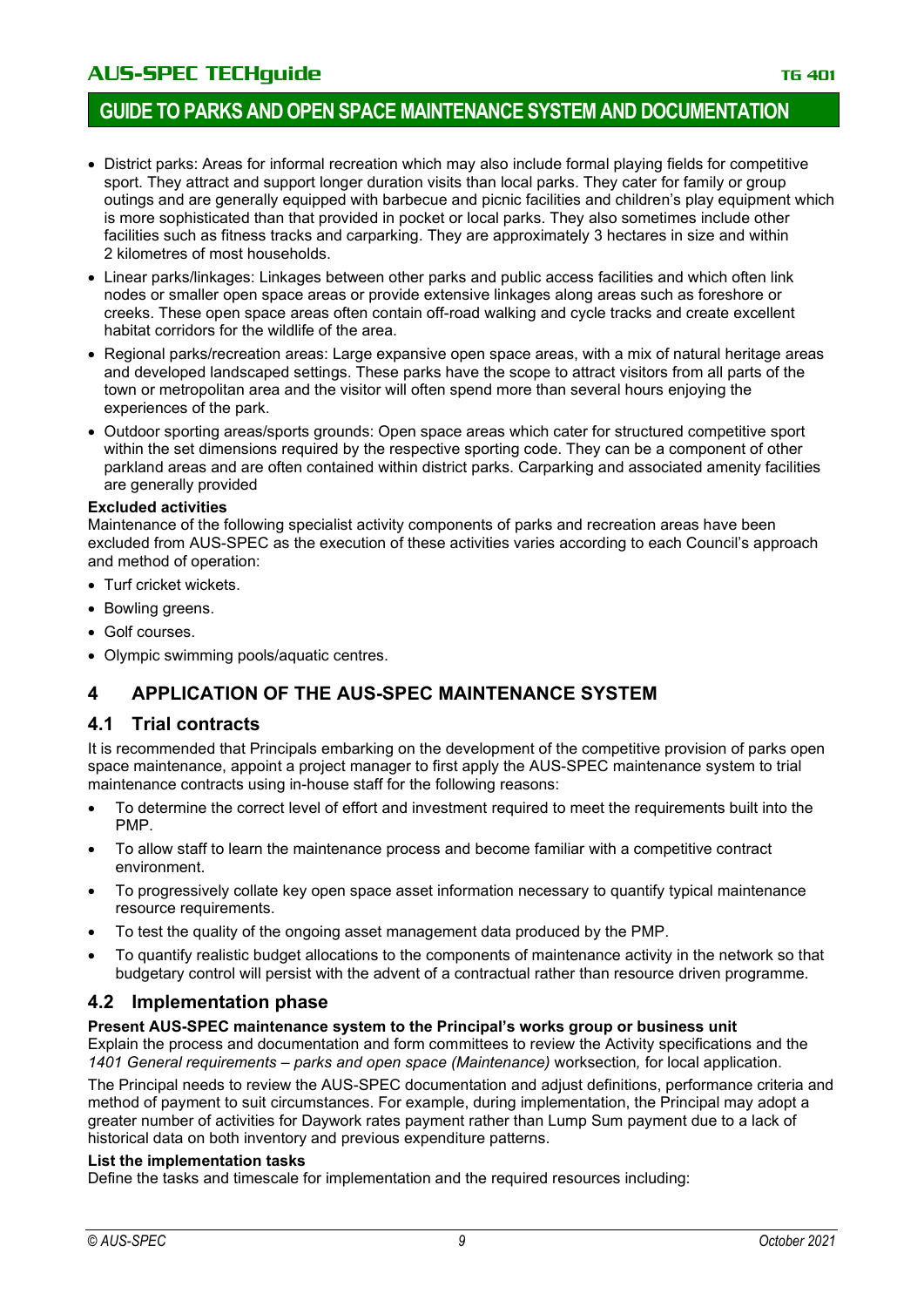- Review of Activity definitions and performance criteria.
- PMP documentation.
- Reporting system establishment.
- Resources for initial inventory surveys and inspections.
- Development of the trial parks and open space facility data sheets.
- Definition of the trial open space maintenance sites using schedules and base maps. Utilise the work done during the AASB116 asset management data capture.

#### **Establish a test group for a virtual trial of the process**

Amend the *Templates* to suit the Principal's requirements, making sure the documented process is efficient and effective. Inspections shall be made by the Provider and the maintenance diary will be created by the Project Manager. When a defect is detected it is entered into the maintenance diary and a response organised in conformance with the appropriate Activity specification. In order to allow the Project Manager to monitor effort and costs assigned to the AUS-SPEC activities and maintenance sites, a costing code system will need to be developed for the implementation trial. This localised open space information will be invaluable at completion of the trial when the business unit or tenderers quantify lump sums and unit rates.

#### **Allow the test crew/work gang to identify areas for improvement**

Allow the test crew/work gang to identify Activity specifications and management processes that need improvement and allocate resources to implement these improvements. Also involve all administrative staff, (in particular financial staff) to make sure the appropriate independent reporting and financial systems will be available and these systems will be resourced to allow them to be carried out efficiently and with probity.

#### **Instigate a full-scale implementation trial of six months**

When most processes, systems and resources are in place, allow a realistic implementation phase to proceed. This may cover a geographic zone within a Council area or the entire Council area. During the trial period it is recommended that existing cost and production reporting systems are maintained in parallel with the trial. Timesheet and employee payment systems are not affected by the implementation of the AUS-SPEC maintenance system.

#### **Recommend adjustments to performance requirements/service levels defined in the Activity specifications**

This will be possible as the level of the parks and open space maintenance budget is monitored relative to the effectiveness of work done and the condition of the parks and open spaces.

#### **The end of the implementation phase**

The Principal should aim to have documentation which is clear in its requirements and consistent in its format. The Principal can then choose to either test its maintenance delivery proficiency in the open marketplace or operate an internal contract awarded to an in-house business unit.

At conclusion of the implementation phase, it is anticipated that sufficient asset inventory and historical expenditure data will be available so that the payment methods will more closely reflect the Lump Sum listings in the AUS--SPEC *Templates*. The implementation period will vary from organisation to organisation.

### **4.3 Example of implementation phase**

#### **Case study**

IIMM Case study 2.4.7c *Monitoring technical levels of service for footpaths to drive performance improvement* provides an example of the proactive approach to footpath maintenance by Penrith City Council implementing the AUS-SPEC maintenance system.

### **4.4 Data collection**

#### **Inventory of assets**

Maintenance requires an inventory of all assets. The form and type of data required by the AUS-SPEC maintenance system is consistent with Maintenance Management Systems (MMS) for parks and open space maintenance and can be used to assist with the generation of reports for the development of future works programs and assist with asset management.

The data received facilitates increasing accuracy for costing as well as assisting with the efficient and effective management of the network. The maintenance diary also provides records which may be required as a defence against litigation. IIMM Section 4.2.4 provides more information on the range of data that will be captured in a maintenance system. IIMM Section 4.2.6 provides more information on data collection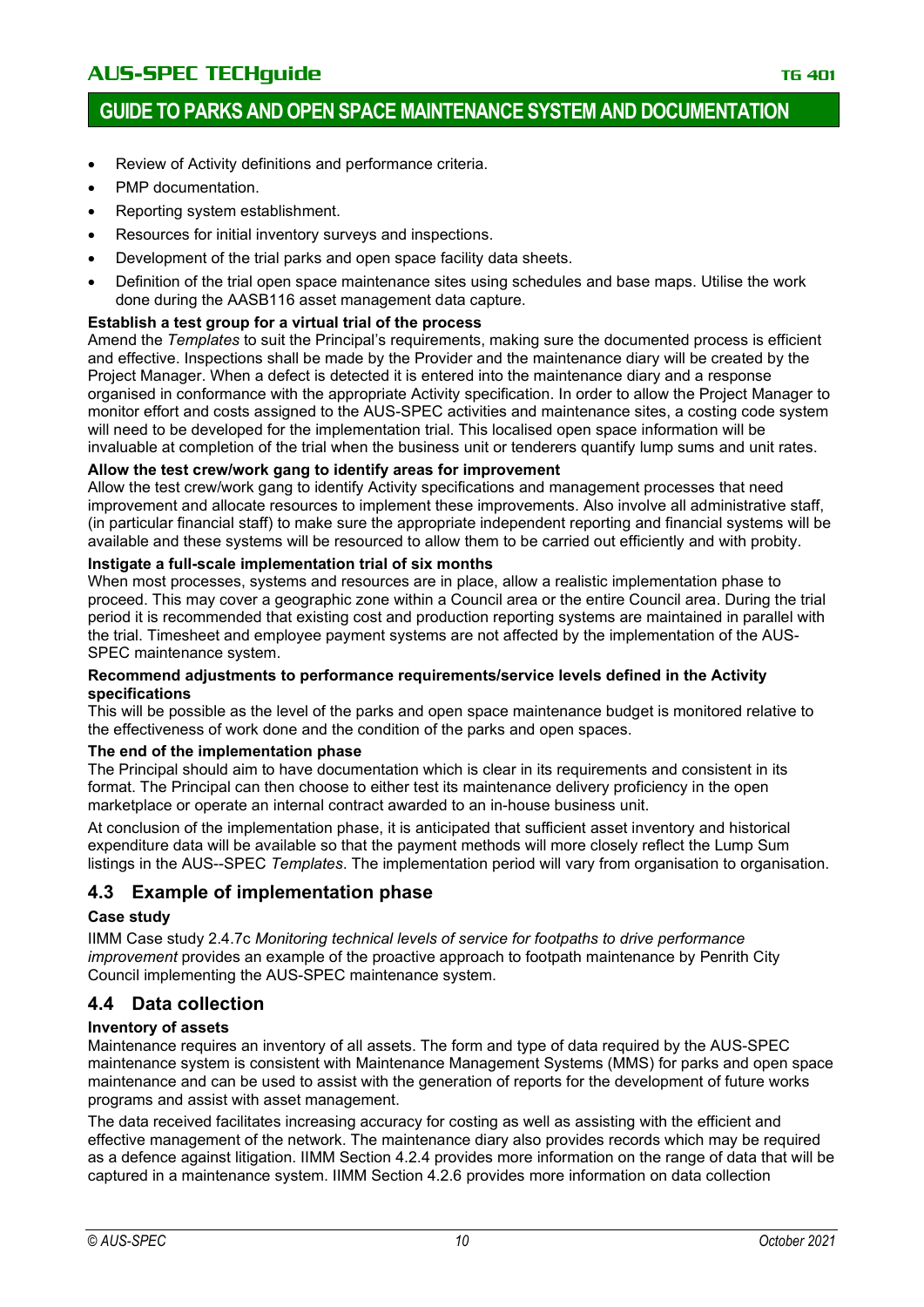### **GUIDE TO PARKS AND OPEN SPACE MAINTENANCE SYSTEM AND DOCUMENTATION**

processes and Figure 4.2.6.1 illustrates the information strategy to collect store, analyse, report and maintain the asset data. Collected asset data can be maintained and improved in accordance with IIMM Section 4.2.7.

#### **Specialised technology for data collection**

Consider the use of specialised systems and technology, e.g. GIS, digital photography, GPS equipment and satellite navigation, mobile communications and electronic data acquisition equipment. These systems provide several benefits for efficient and improved means of data collection for maintenance purposes. IIMM Section 4.3 provides more detail on information systems and tools for recording and maintaining asset data.

#### **4.5 Benchmarking**

Benchmarking is possible with other organisations using the AUS-SPEC maintenance system, as the work process and the outcome are effectively the same.

Following implementation, the system progressively improves and provides the asset owner with the control and historical data that allows the organisation to competently improve the management of their assets.

### **5 COMPILATION OF CONTRACT DOCUMENTATION**

#### **5.1 General**

Documentation for maintenance contracts generally follows the production and procedures outlined in AUS-SPEC TG 102 and TG 103 with appropriate amendments.

Standard contract documentation is in two sections:

- **Section A Tender documents**: If the maintenance contract will be with an external Contractor, assemble the *0122 Information for tenderers* and *0123 Conditions of tendering* worksections separately.
- **Section B Contract documents**: Assemble contract documents, free from discrepancies and omissions, in 4 volumes as described in the **Contract documentation volumes table**.

| <b>Contract volumes</b>                                   | Include the following AUS-SPEC<br>worksections and related documents                                                      | <b>Notes</b>                                                                                                                                                                                                                                                                                               |
|-----------------------------------------------------------|---------------------------------------------------------------------------------------------------------------------------|------------------------------------------------------------------------------------------------------------------------------------------------------------------------------------------------------------------------------------------------------------------------------------------------------------|
| Volume 1<br>CONDITIONS OF CONTRACT<br>(General workgroup) | 0147 General conditions of contract                                                                                       | This worksection outlines the general<br>conditions of contract AS 2124-1992, the<br>annexures to the contract and the special<br>conditions of contract.<br>The General conditions of contract (e.g.<br>AS 2124) is included in the contract<br>documents by reference in 0147 Conditions<br>of contract. |
|                                                           | Annexure to General conditions of contract                                                                                | These are pre-printed forms of Annexure<br>Part A and B for standard contracts are<br>available from SAI Global.                                                                                                                                                                                           |
|                                                           | Special conditions of contract                                                                                            | Refer to TG 402 for guidance on adapting<br>general conditions of contract to parks and<br>open space maintenance.                                                                                                                                                                                         |
| Volume 2<br><b>TECHNICAL SPECIFICATIONS</b>               | Technical specification: 1401 General<br>requirements - parks and open space<br>(Maintenance).                            | This worksection is applicable to the<br>general requirements of the<br>Principal/Council for parks and open space<br>maintenance contracts.                                                                                                                                                               |
|                                                           | 1402 Maintenance schedules - parks and<br>open space includes schedules of activities<br>and routine general maintenance. | Project specific information provided by the<br>Principal.                                                                                                                                                                                                                                                 |
|                                                           | Quality: 1403 Parks and open space<br>maintenance plan (PMP).                                                             | The PMP outlines the procedures to make<br>sure that the materials and processes<br>conform or will lead to performance<br>conforming to the documented<br>requirements. The PMP is prepared by the<br>Principal and is completed with input from<br>the successful tenderer.                              |

#### **Contract documentation volumes table**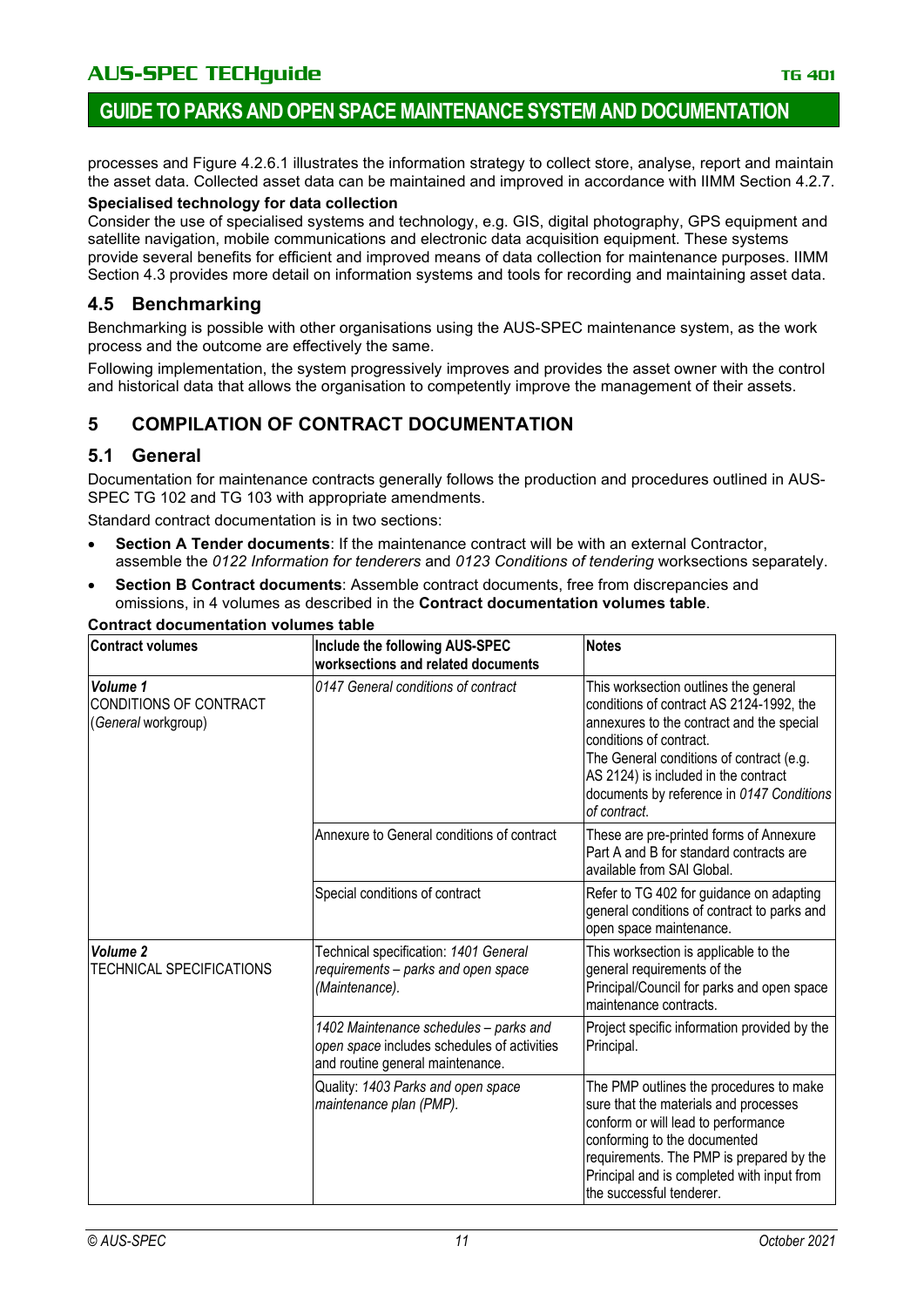| <b>Contract volumes</b>                                                                        | Include the following AUS-SPEC<br>worksections and related documents                     | <b>Notes</b>                                                                                                                                                                                 |  |
|------------------------------------------------------------------------------------------------|------------------------------------------------------------------------------------------|----------------------------------------------------------------------------------------------------------------------------------------------------------------------------------------------|--|
|                                                                                                | Parks and open space maintenance Activity<br>specifications.                             | <b>WORKGROUP 14 For maintenance</b><br>activities, use worksections: 1411-1488.<br>For operation activities, use worksections:<br>1481-1493.                                                 |  |
|                                                                                                | 1404 Annexures to parks and open space<br>maintenance plan (PMP).                        | Non-conformance management forms,<br>Contractor's records and damage report<br>forms. It also includes completed sample<br>forms for guidance. Provided for<br>information only.             |  |
| Volume 3                                                                                       | Map(s) of open spaces maintenance sites                                                  |                                                                                                                                                                                              |  |
| PARKS AND OPEN SPACE<br><b>DEFINITION INFORMATION</b><br>(Separate compilation - referenced in | Schedules of maintenance sites: 1402<br>Maintenance schedules - parks and open<br>space. | Parks and open space facility data sheets                                                                                                                                                    |  |
| this Guide) Maintenance sites within<br>the scope of the contract                              | Other schedules and details of assets.                                                   |                                                                                                                                                                                              |  |
|                                                                                                | Standard drawings.                                                                       |                                                                                                                                                                                              |  |
| Volume 4<br><b>TENDER SUBMISSION</b><br>DOCUMENTS (GENERAL workgroup)                          | 0124 Tender submission documents.                                                        | This worksection outlines the tender<br>submission documents required for the<br>contract such as:<br>• Tender forms.<br>Tenderer's particulars - current<br>commitments.<br>• Declarations. |  |
|                                                                                                | 1402 Maintenance schedules - parks and<br>open space.                                    | This worksection includes Lump Sum<br>summary sheet, schedule of Daywork rates<br>and Bill of quantities.                                                                                    |  |
|                                                                                                | 1403 Parks and open space maintenance plan<br>(PMP).                                     | PMP - Part 1 is completed by the<br>Contractor for tender submission                                                                                                                         |  |
|                                                                                                | 1404 Annexures to open space maintenance<br>plan (PMP).                                  | This worksection includes a proforma for<br>the Contractor's annual program of<br>inspection and activities.                                                                                 |  |
| <b>ASSOCIATED DOCUMENTS</b>                                                                    | Council's Work Health and Safety Regulation<br>(WHS&R) policy and induction package.     |                                                                                                                                                                                              |  |
|                                                                                                | Maintenance history.                                                                     |                                                                                                                                                                                              |  |

#### **Binding**

Volumes: Bind volumes separately.

Exhibit copies: Spiral bind to fix editions for legal and contractual reasons.

Working copies: Assemble in ring binders.

Associated documents: Bind separately without volume status to indicate their exclusion from the formal contract documents.

Alternatively use the electronic records management system.

Responsibility: Assign the responsibility of supervising consistency across all Council contracts, to one Council officer or manager, in conformance with an appropriate Contracts policy.

### **5.2 Volume 1 – Conditions of contract**

#### **Select the General conditions of contract**

The AUS-SPEC maintenance system can be used as a fully outsourced contract maintenance regime or as a service agreement governing services provided by an in-house business unit. Some business units may act as a head contractor and subcontract selected operations as minor contracts.

Commonly used General conditions of contract include NCW4, NPWC3 (NSW), AS 2124 and AS 4000. Other specific documents particular to each state or generated by individual consultants may also be used.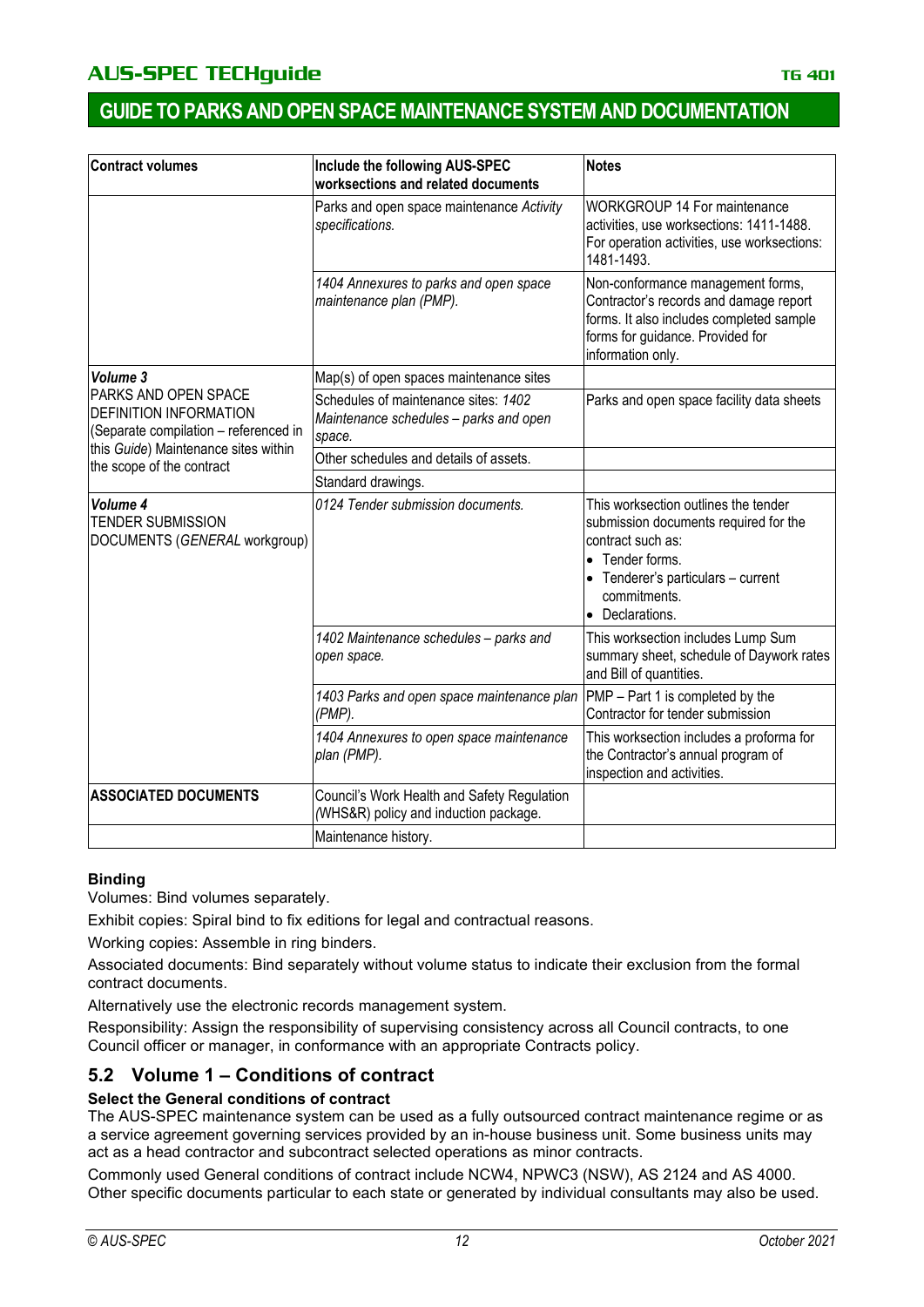#### **Complete the Annexures to the General conditions of contract**

Preprinted forms of Annexure Part A and Part B for standard contracts are available from [SAI Global.](http://infostore.saiglobal.com/store/)

#### **Prepare any special conditions of contract**

Refer to AUS-SPEC TG 402 for guidance on issues which impact on normal contract requirements and need to be provided as supplementary clauses for contract documentation. This is provided in a checklist format.

#### **5.3 Volume 2 – Technical specifications**

#### **Define the extent of work and frequency of activities**

For each park and open space, select the maintenance activities to be provided in the maintenance contract from the list of Activity specifications for maintenance and operations of parks and open space. For each park and open space, determine the required frequency of the selected activities. Document both selection and frequency in the parks and open space facility data sheet.

#### **Compile the schedule of work by others**

Schedule routine general maintenance work, to be performed by others, under Council's rolling works program during the Contract period, in *1402 Maintenance schedules – parks and open space.*

#### **Review Principal supplied items**

Review the materials and services to be supplied by the Principal, edit the *1401 General requirements – parks and open space (Maintenance)* worksection*,* as appropriate.

#### **Review mandatory resources and key staff**

Review the minimum mandatory resources required to be provided by the Contractor and document these in the *1403 Parks and open space maintenance plan (PMP)* worksection*.*

#### **Edit Templates where necessary**

Edit AUS-SPEC *Template* clauses by deletion or addition of text to suit specific local requirements.

#### **Complete Principal supplied information**

Complete the details identified with a **(P)** in *1402 Maintenance schedules – parks and open space* and *1403 Parks and open space maintenance plan (PMP)*. The Principal defines the content of the PMP, which includes a complete set of Activity specifications for the contract.

#### **Review the performance requirements**

Review the default Activity specification *Template* response times, compulsory intervention levels and method of payment in line with the Principal's asset management strategy.

#### **Environmental Management training**

In addition to the compilation of Volume 2, the Principal should prepare, or arrange for, a training course in environmental practice appropriate to the requirements of the Environmental Management Plan documented in the *1401 General requirements – parks and open space (Maintenance)* worksection.

#### **5.4 Volume 3 – Parks and open space definition information**

#### **Define parks and open space maintenance sites**

The parks and open space definition is equivalent to the drawings in a construction contract. It defines the area of responsibility in which the Contractor will perform the defined maintenance activities of the contract and may comprise:

- Map(s) including location referencing by Geographical Information System (GIS), location and identification of assets by sector.
- Drawings of each park and open space

#### **Determine the activity frequencies**

For each open space classification/service level category determine the required activity frequencies in with the Principal's asset management strategy.

#### **Schedule key information on assets within each Park and open space**

Sample parks and open space facility data sheets are provided in the *1402 Maintenance schedules – parks and open space.* This information is required for completion of the Contractor's annual program of inspection and activities. For example, include schedules of:

- Programmed sports activities.
- Special events.
- Major inclusions.
- Unwanted vegetation.